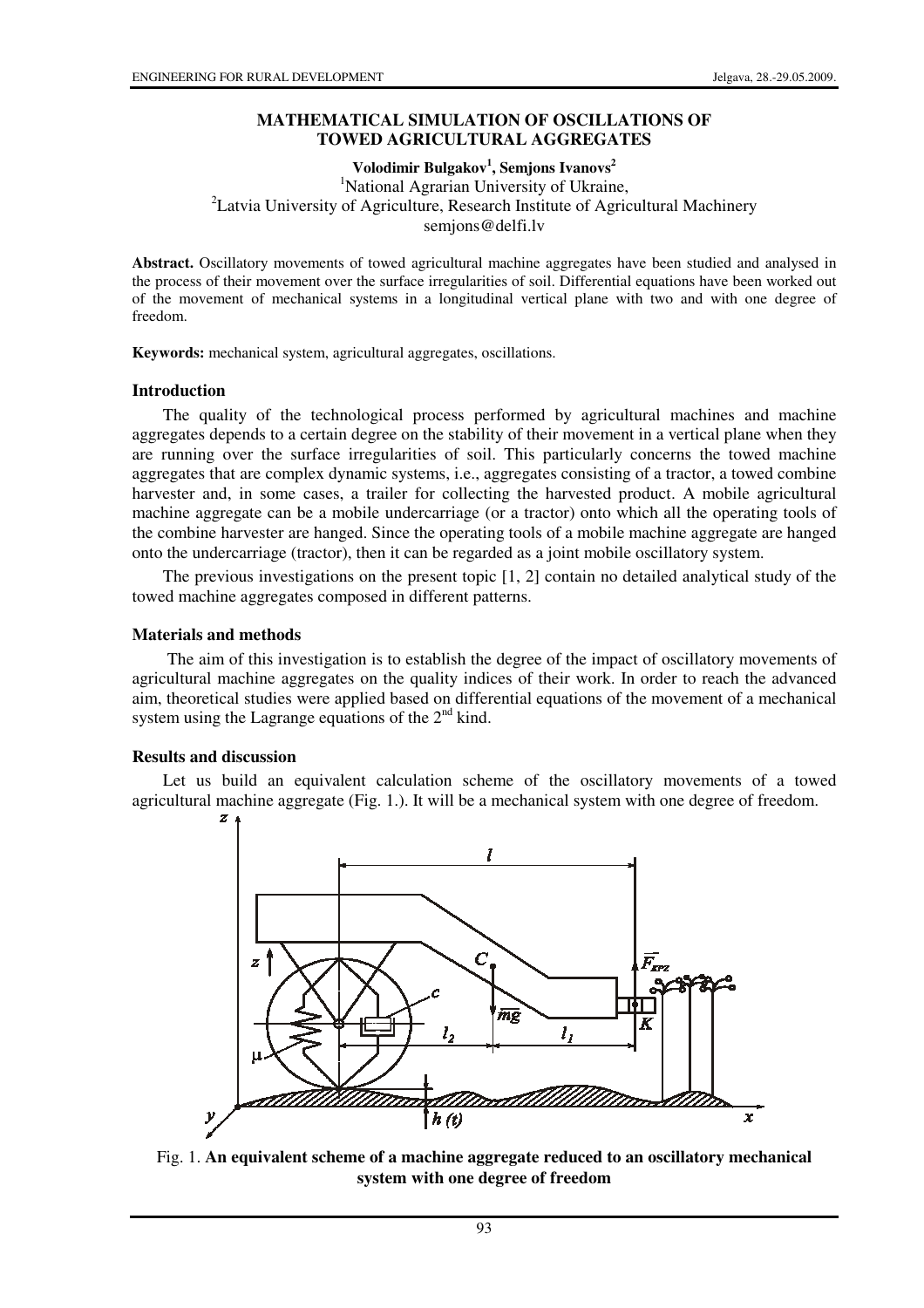Letter designations:  $Oxyz - a$  fixed system of coordinates (plane *xOz* is a vertical plane which is perpendicular to the plane of the field),  $z$  – vertical displacement of the centre of mass of the aggregate;  $C$  – centre of masses of the system;  $l_1$  – the distance from the frontal point of the suspension to the centre of masses of the system;  $l_2$  – the distance of the rear point of the suspension to the centre of masses of the system; *l* – the distance from the frontal point to the rear point of the suspension of the system,  $c$  – suspension stiffness of the machine aggregate;  $h$  – the height of the irregularity of the bearing surface of the soil under the wheels,  $\mu$  – the resistance coefficient of the suspension and the tyres of the machine aggregate.

We take the vertical movement *z* of a sprung mass over the rear running wheels (there are no front wheels) as a generalised coordinate. We will start counting off the generalised coordinate *z* from the position of static equilibrium of the system. Then the movement of this mechanical system will also be described in the form of the Lagrange equation of the  $2<sup>nd</sup>$  kind:

$$
\frac{d}{dt}\left(\frac{\partial T}{\partial \dot{z}}\right) - \frac{\partial T}{\partial z} = Q_z, \qquad (1)
$$

where 
$$
T = \frac{1}{2}m\dot{z}^2
$$
;  
\n
$$
\Pi = \frac{1}{2}c(z-h)^2;
$$
\n
$$
h = h(t);
$$
\n
$$
\Phi = \frac{1}{2}\mu(\dot{z}-\dot{h})^2;
$$
\n
$$
m = \frac{M l_1}{l} - \text{the mass of a part of the machine aggregate which performs the vertical oscillatory movements.}
$$

Let us determine the generalised force for this instance of the movement of the machine aggregate. It will be equal to:

$$
Q_z = Q_z^{(II)} + Q_z^{(\phi)} + Q_z^{(B)},
$$
\n(2)

where

$$
Q_z^{(n)} = -\frac{\partial H}{\partial z} = -c(z - h),
$$
  
\n
$$
Q_z^{(\phi)} = -\frac{\partial \Phi}{\partial \dot{z}} = -\mu(\dot{z} - \dot{h}),
$$
  
\n
$$
Q_z^{(B)} = 0,
$$
  
\n
$$
Q_z = -c(z - h) - \mu(\dot{z} - \dot{h}).
$$

We perform the necessary transformations for  $(1)$ . We have:

$$
\frac{\partial T}{\partial \dot{z}} = m \dot{z},
$$

$$
\frac{d}{dt} \left( \frac{\partial T}{\partial \dot{z}} \right) = m \ddot{z},
$$

$$
\frac{\partial T}{\partial z} = 0.
$$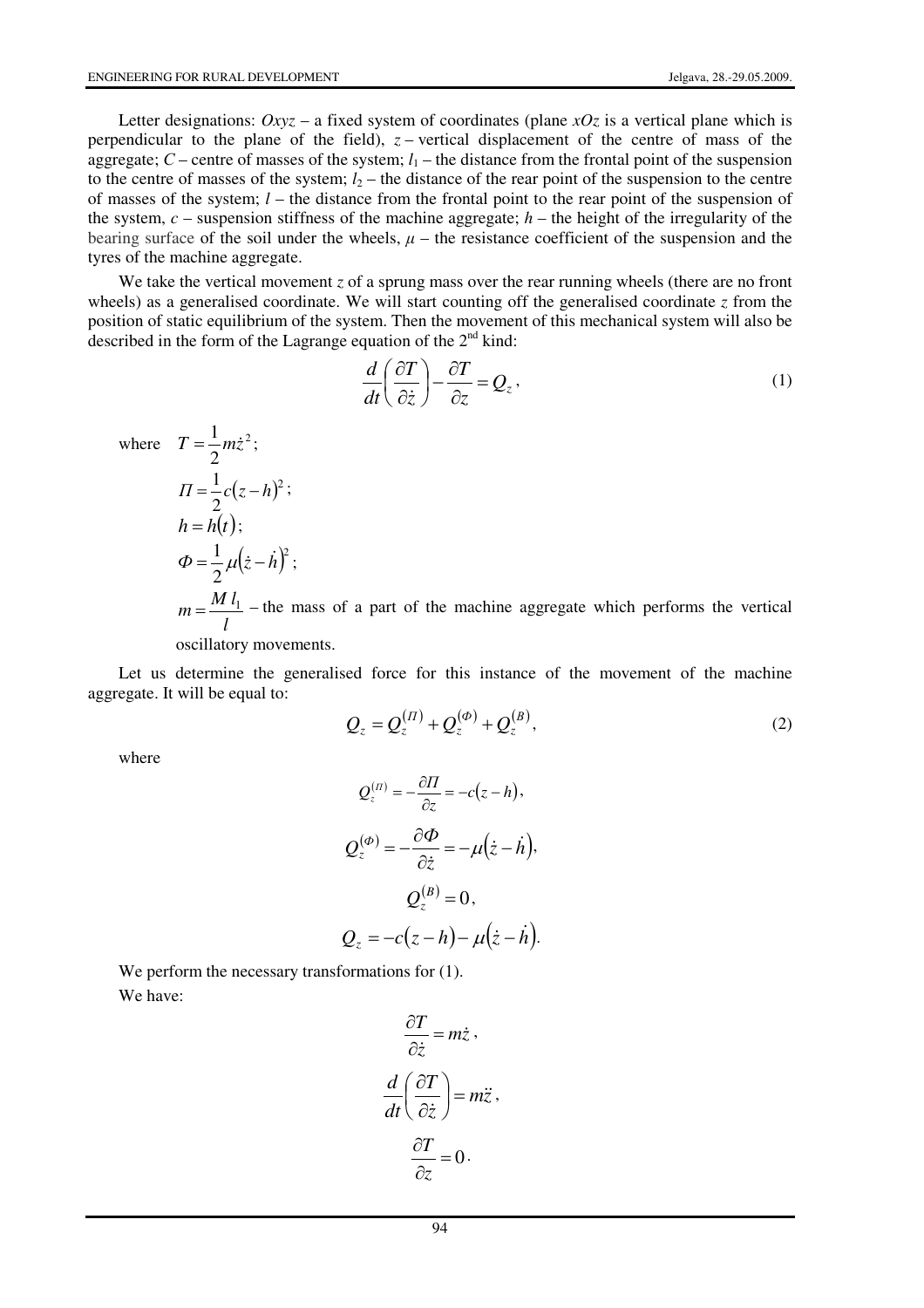By substituting (2) into (1) and using the performed transformations we obtain:

$$
m\ddot{z} = -c(z-h) - \mu(\dot{z}-\dot{h}),
$$

or:

$$
\ddot{z} = -\frac{c}{m}(z-h) - \frac{\mu}{m}(\dot{z}-\dot{h}),
$$

or:

$$
\ddot{z} + \frac{\mu}{m}\dot{z} + \frac{c}{m}z = \frac{ch}{m} + \frac{\mu}{m}\dot{h},\tag{3}
$$

where

$$
\frac{c}{m} = k^2,
$$
  

$$
\frac{\mu}{2m} = n.
$$

Then the differential equation (3) will assume the following appearance:

$$
\ddot{z} + 2n\dot{z} + k^2 z = k^2 h(t) + 2n\dot{h}(t).
$$
 (4)

It is known that the common solution of the differential equation (4) is equal to:

$$
z = z_1 + z_2,\tag{5}
$$

where  $z_1$  – the common solution of the homogeneous differential equation

$$
\ddot{z} + 2n\dot{z} + k^2 z = 0, \qquad (6)
$$

2 *z* – a partial solution of the nonhomogeneous differential equation depending on the kind of the right side.

According to the theory of differential equations, the common solution of the differential equation (6) can have one of the following appearances:

If there is low resistance (*n*<*k*):

$$
z_1(t) = e^{-nt} (C_1 \cos k_1 t + C_2 \sin k_1 t), k_1 = \sqrt{k^2 - n^2},
$$
 (7)

or

$$
z_1(t) = ae^{-nt}\sin\left(k_1t + \beta\right).
$$

If there is high resistance (*n>k*):

$$
z_1(t) = e^{-nt} \left( C_1 e^{k_2 t} + C_2 e^{-k_2 t} \right), k_2 = \sqrt{n^2 - k^2} \ . \tag{8}
$$

If there is critical resistance (*n*=*k*):

$$
z_1(t) = e^{-nt} (C_1 + C_2 t).
$$
 (9)

In expressions (7-9)  $C_1$  and  $C_2$  – arbitrary constants, which are determined from the initial conditions.

Instances 2 and 3 are fading nonoscillatory movements. Instance 1 – free fading oscillations with amplitude  $ae^{-nt}$  frequency  $k_1$ .

Structure  $z_2(t)$  of a partial solution of the differential equation (1) depends on the surface irregularities of soil, i.e., on the kind of function *h*(*t*).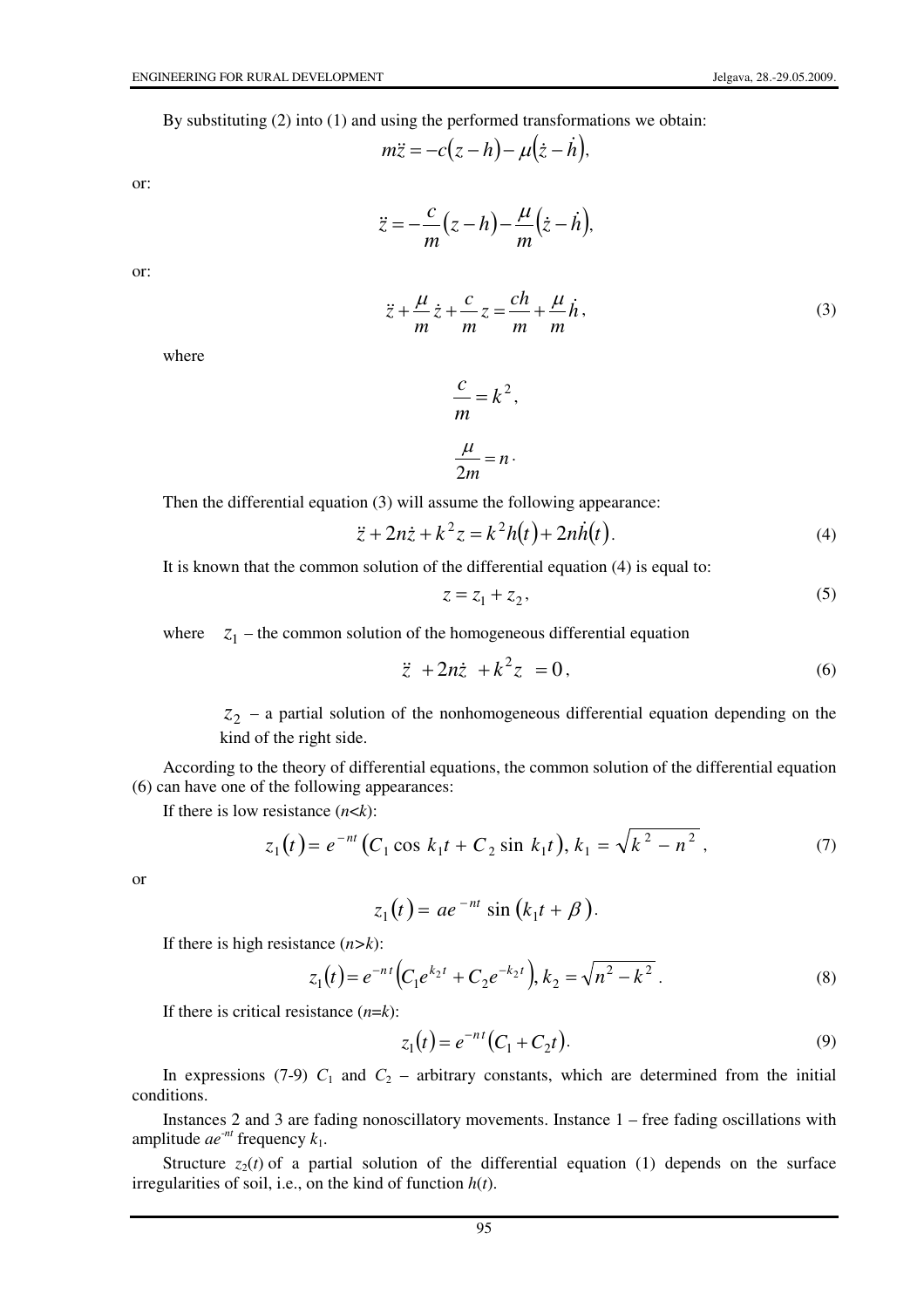The irregularities of soil can be described with a certain approximation by the following harmonic function:

$$
h(t) = h_o \sin\left(\frac{Vt}{L}\right),\tag{10}
$$

where  $h(t)$  – the height of the irregularities of soil;

 $L$  – the length of the irregularities of soil;

*V* – the forward speed of the movement of the machine aggregate;

 $(h_{\circ}, V, L)$  – the parameters the values of which are assigned.

Let us define further

$$
\frac{V}{L} = k_3.
$$

Then expression (10) will assume such an appearance:

$$
h(t) = h_o \sin k_3 t \tag{11}
$$

By substituting expression (11) into the differential equation (4) we obtain:

$$
\ddot{z} + 2n\dot{z} + k^2 z = k^2 h_o \sin k_3 t + 2n h_o k_3 \cos k_3 t \,. \tag{12}
$$

Then the partial solution  $z_2$  of equation (12) should be searched for in the following way:

$$
z_2 = A\sin k_3 t + B\cos k_3 t,\tag{13}
$$

where  $A, B$  – unknown coefficients.

Let us determine coefficients A and B by the method of uncertain coefficients. For this we find the necessary derivatives:

$$
\dot{z}_2 = Ak_3 \cos k_3 t - Bk_3 \sin k_3 t, \qquad (14)
$$

$$
\ddot{z}_2 = -Ak_3^2 \sin k_3 t - Bk_3^2 \cos k_3 t \,. \tag{15}
$$

By substituting expressions (14) and (15) into (12) we obtain:

$$
-Ak_3^2 \sin k_3t - Bk_3^2 \cos k_3t + 2nAk_3 \cos k_3t -
$$
  

$$
-2nBk_3 \sin k_3t + k^2A \sin k_3t +
$$
  

$$
+k^2B \cos k_3t = k^2h_o \sin k_3t + 2nh_ok_3 \cos k_3t.
$$
 (16)

By equating the coefficients at equal functions in the left and the right side of expression (16) we obtain the following system of algebraic equations in relation to the unknown  $A$  and  $B$ :

$$
-Ak_3^2 - 2nBk_3 + k^2A = k^2h_o,
$$
  

$$
-Bk_3^2 + 2nAk_3 + k^2B = 2nh_ok_3.
$$
 (17)

We apply the Cramer method to solve the system of equations (17), and therefore we rewrite this system in the following way:

$$
\left(k^{2} - k_{3}^{2}\right)A - 2nk_{3}B = k^{2}h_{o},
$$
  
\n
$$
2nk_{3}A + \left(k^{2} - k_{3}^{2}\right)B = 2nh_{o}k_{3}.
$$
\n(18)

Let us calculate the necessary determiners: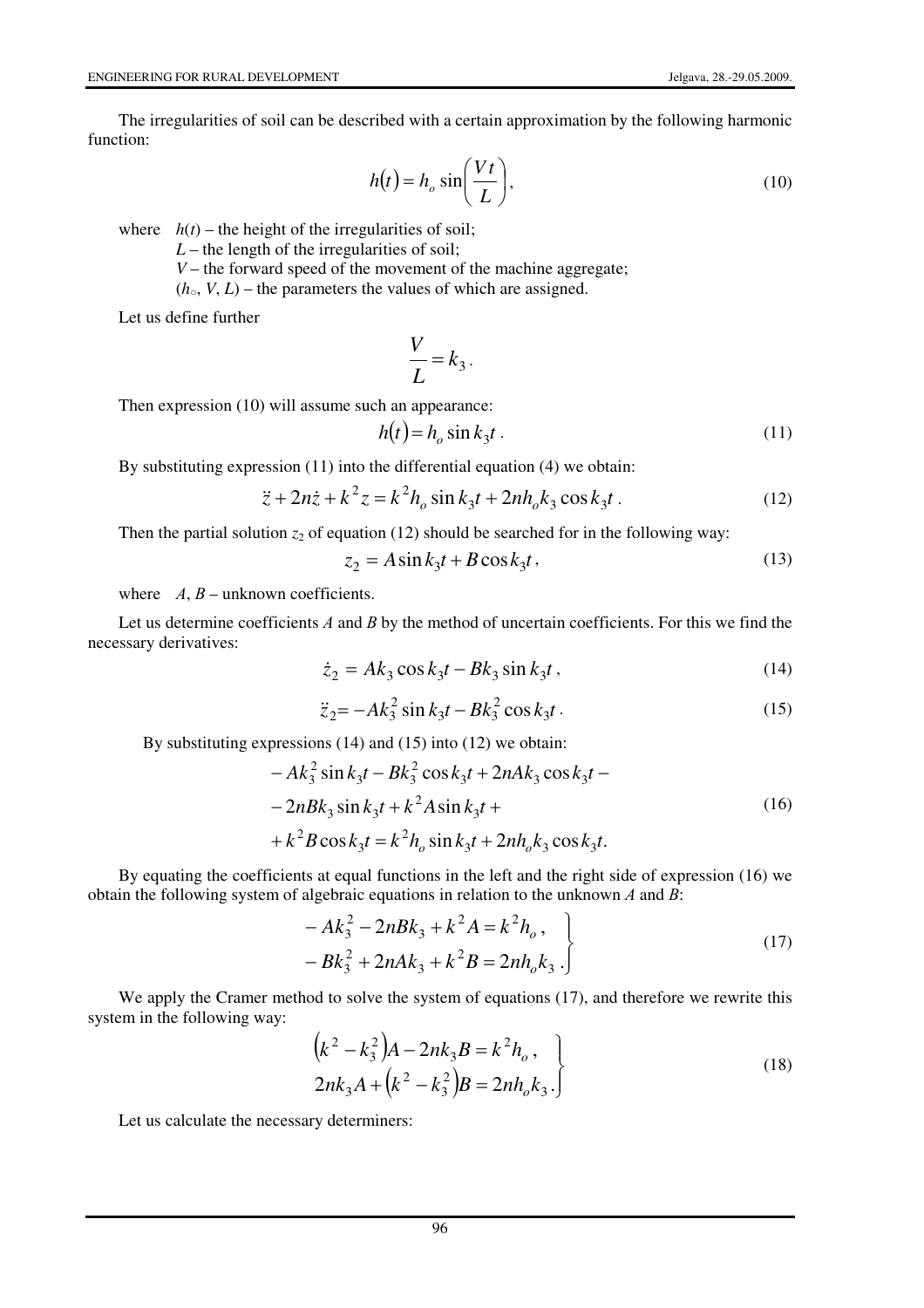$$
\Delta = \begin{vmatrix} k^2 - k_3^2 & -2nk_3 \\ 2nk_3 & k^2 - k_3^2 \end{vmatrix} = (k^2 - k_3^2)^2 + 4n^2k_3^2,
$$
  

$$
\Delta_A = \begin{vmatrix} k^2h_o & -2nk_3 \\ 2nh_ok_3 & k^2 - k_3^2 \end{vmatrix} = h_o \left[ k^2(k^2 - k_3^2) + 4n^2k_3^2 \right],
$$
  

$$
\Delta_B = \begin{vmatrix} k^2 - k_3^2 & k^2h_o \\ 2nk_3 & 2nh_ok_3 \end{vmatrix} = -2nk_3^3h_o.
$$

Then:

$$
A = \frac{\Delta_A}{\Delta} = \frac{h_o \left[ k^2 \left( k^2 - k_3^2 \right) + 4n^2 k_3^2 \right]}{\left( k^2 - k_3^2 \right)^2 + 4n^2 k_3^2},
$$
\n(19)

$$
B = \frac{\Delta_B}{\Delta} = -\frac{2nk_3^3h_o}{(k^2 - k_3^2) + 4nk_3^2}.
$$
 (20)

Consequently, a partial solution  $z_2(t)$  follows from expression (13) where coefficients A and B are deduced from expressions (19) and (20), respectively. It is known that expression (13) can be written in the following way:

$$
z_2(t) = H\sin(k_3t + \beta_3),\tag{21}
$$

where

$$
H = \sqrt{A^2 + B^2}, \text{tg}\beta_3 = \frac{B}{A}.
$$
 (22)

Expression (21) describes the forced oscillations of the agricultural machine aggregate in a longitudinal vertical plane with amplitude Н and frequency *k*3.

Besides, the number

$$
\beta_3 = \arctg \frac{B}{A} \tag{23}
$$

is the initial stage of the forced oscillations of the machine aggregate.

Thus, taking into account (5), the common solution of the differential equation (12) can be written in one of the following forms:

If there is low resistance  $(n \le k)$ :

$$
z(t) = e^{-nt} [C_1 \cos k_1 t + C_2 \sin k_1 t] + A \sin k_3 t + B \cos k_3 t,
$$

$$
\overline{\text{or}}
$$

$$
z(t) = ae^{-nt} \sin(k_1 t + \beta) + H \sin(k_3 t + \beta_3).
$$
 (24)

If there is high resistance  $(n > k)$ :

$$
z(t) = e^{-nt} \Big( C_1 e^{k_2 t} + C_2 e^{-k_2 t} \Big) + A \sin k_3 t + B \cos k_3 t \,,
$$

or

$$
z(t) = e^{-nt} \left( C_1 e^{k_2 t} + C_2 e^{-k_2 t} \right) + H \sin(k_3 t + \beta_3).
$$
 (25)

If there is critical resistance *n*=*k*: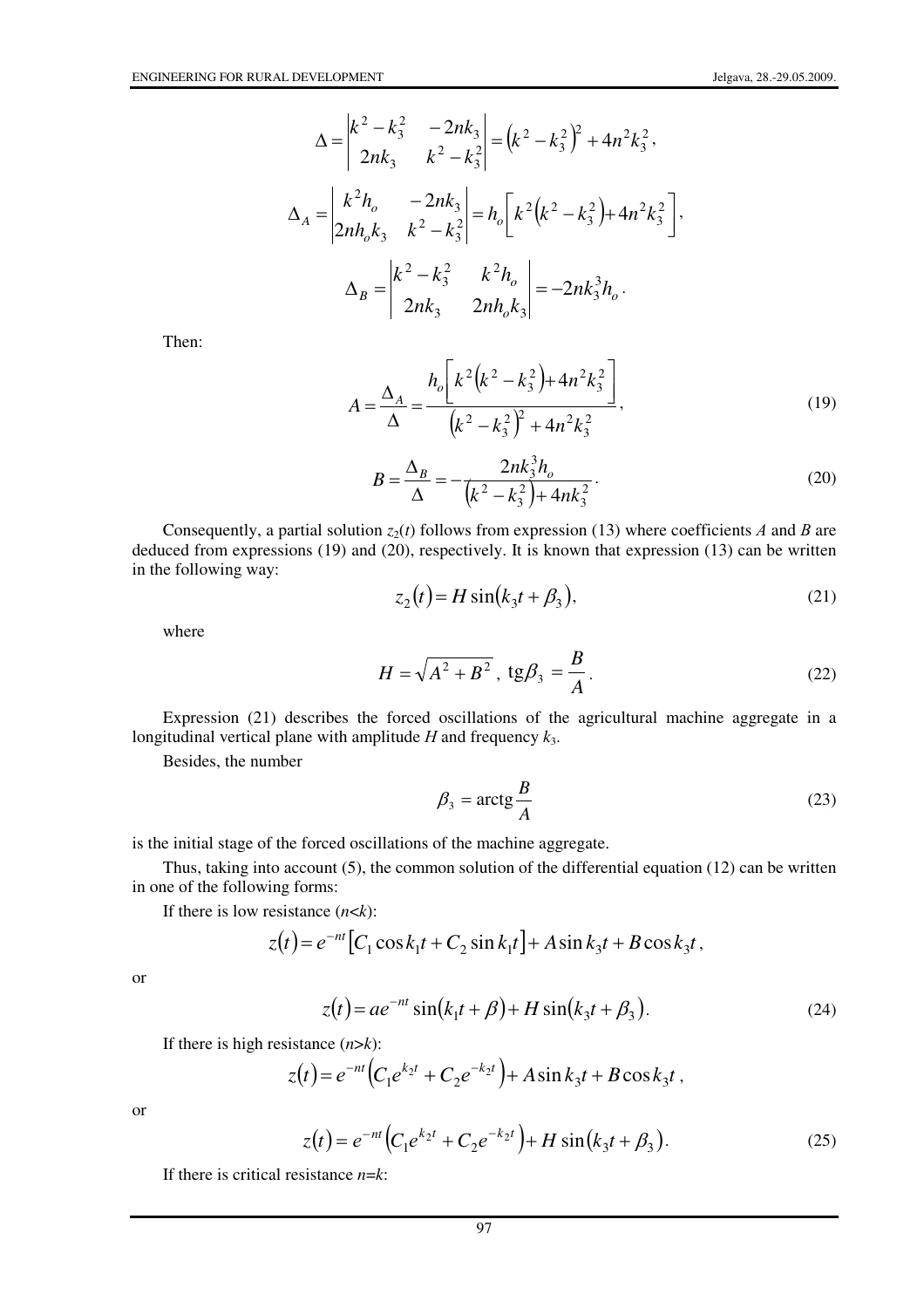$$
z(t) = e^{-nt}(C_1 + C_2t) + A\sin k_3t + B\cos k_3t,
$$

or

$$
z(t) = e^{-nt} (C_1 + C_2 t) + H \sin(k_3 t + \beta_3).
$$
 (26)

The arbitrary constants  $C_1$  and  $C_2$  are determined from the following initial conditions at  $t = 0$ :

$$
z = 0, \ \dot{z} = 0. \tag{27}
$$

If there is high or critical resistance, then the nonoscillatory movements fade rather quickly, and therefore at  $t > T$ , where  $T - a$  certain moment of time, one can consider that

$$
z(t) \approx H \sin(k_3 t + \beta_3),\tag{28}
$$

i.e., the oscillations of the machine aggregate take place only at the expense of forced oscillations. In the case of low resistance  $(n \lt k)$  the free fading oscillations can essentially influence the oscillatory process of the towed machine aggregate.

Since in the case of low resistance  $(n \lt k)$  the entire oscillatory process of the towed machine aggregate is described by the differential equation (24), we find out the arbitrary constants  $C_1$  and  $C_2$ from the initial conditions (27).

By differentiation of expression (24) in time *t* we obtain:

$$
\dot{z}(t) = -ne^{-nt} (C_1 \cos k_1 t + C_2 \sin k_1 t) ++ e^{-nt} (-k_1 C_1 \sin k_1 t + k_1 C_2 \cos k_1 t) ++ k_3 A \cos k_3 t - k_3 B \sin k_3 t.
$$
\n(29)

Taking into account the initial conditions (28), we will obtain a system of algebraic equations in relation to the unknown  $C_1$  and  $C_2$ :

$$
-nC_1 + k_1C_2 + k_3A = 0,
$$
  
\n
$$
C_1 + B = 0.
$$
 (30)

From the obtained system of equations we find:

$$
C_1 = -B, C_2 = -\frac{nB + k_3A}{k_1}.
$$
\n(31)

By substituting the values of  $C_1$  and  $C_2$  from (31) into expression (24) we obtain a rule of the oscillatory movements of the towed machine aggregate in a vertical plane arising from the impact of soil irregularities:

$$
z(t) = -e^{-nt} \left( B \cos k_1 t + \frac{nB + k_3 A}{k_1} \sin k_1 t \right) +
$$
  
+  $A \sin k_3 t + B \cos k_3 t$ , (32)

where  $A, B$  – coefficients are deduced from expressions (19) and (20), respectively.

Let us write down expression (32) in the following way:

$$
z(t) = -\alpha e^{-nt} \sin(k_1 t + \beta) + H \sin(k_3 t + \beta_3),
$$
 (33)

where

$$
\alpha = \sqrt{B^2 + \frac{(n + k_3 A)^2}{k_1^2}}, \ \beta = \arctg \frac{k_1 B}{n + k_3 A},\tag{34}
$$

*H* and  $\beta_3$  – determined according to expressions (22) and (23), respectively.